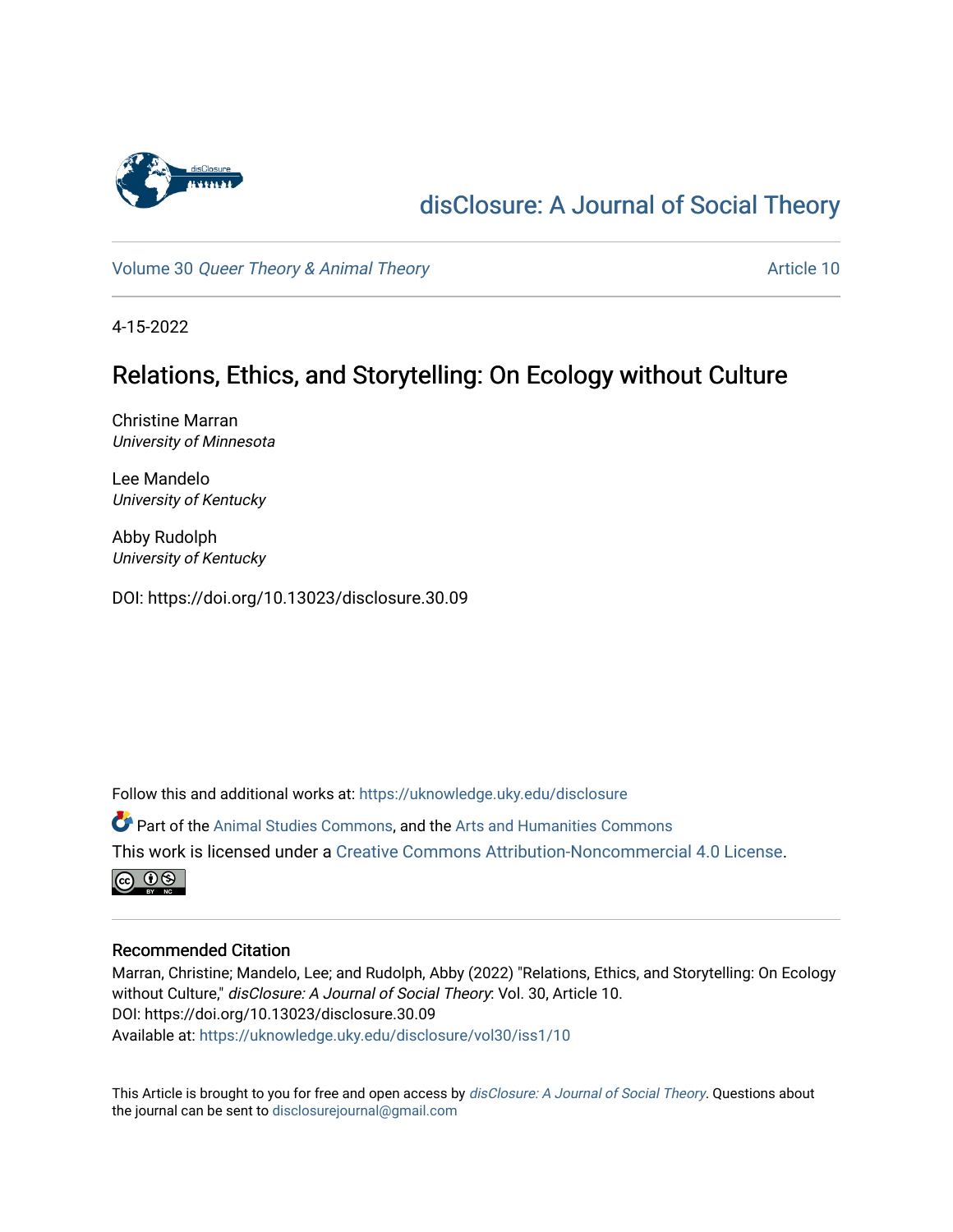#### **Relations, Ethics, and Storytelling: On** *Ecology without Culture*

An Interview with Christine Marran, *University of Minnesota* Interviewers: Lee Mandelo and Abby Rudolph, *University of Kentucky*

*Christine Marran is a Professor of Japanese Literature and Cultural Studies at the University of Minnesota and Chair of the Department of Asian Languages and Literatures. Her current research lies within the disciplinary frame of ecocriticism. Her most recent book,* Ecology Without Culture *(University of Minnesota Press, 2017) argues that environmental thinking requires a critique of culture. Introducing her concepts of the "biotrope," "ethnic environmentalism," and "obligatory storytelling," Marran shows how cultural ideas, which work at a humanistic scale usually toward human interest, can impede our ability to speak about the more-than-human world. Through discussion of texts about industrial modernity, her new materialist approach illustrates how ecocriticism can account for things smaller and greater than a selective humanist "we" only if it takes a critical position on cultural exceptionalism.*

**Abby Rudolph (AR):** *We just read* Ecology Without Culture *in our social theory seminar. Can you talk us through what led you to this book? How did you get to this point in your scholarly career and your inquiry?*

**Christine Marran (CM):** Yeah, I think there were probably two trajectories. The first was that I became familiar with the work of Michiko Ishimure, and I noticed that she never ever used the word Japan. For her, Japan as an entity didn't exist as anything other than a sort of capitalist corporate entity. And that got me thinking about how the nation-state can't really address certain formulations of communities—especially communities that are tied to the environment, whether it's through toxins, or because of certain geographies, or maybe even literary genealogies, and so on. These cannot be expressed through the form of the nation state.

So that's where I got this idea of ecology without culture. And at the same time, Timothy Martin had come out with this book a little bit earlier, *Ecology Without Nature*. For me, while I understand the point of that book, which is to say that "nature" as a concept is problematic—he points out how basically this Anglophone literature-based concept of nature is a romantic one that provides a false sense of what our environment looks like—I still felt that it was important to keep the concept of nature, the environment, and the material world in the room. I think those would be the two primary thoughts in my head as I was working through "ecology without culture."

But then culture for me grew to be larger than that, to be something associated with humanistic thinking and human values and culture for humanity. So, I just wanted to add that piece in the book to suggest that what we can *also* be talking about is cultural humanism as this thing that you need to rethink, in order to bring the agencies and interests of the material world to the fore.

**Lee Mandelo (LM):** *I'm fascinated by that maneuver of de-centering the image of culture, and by the materiality of cultural texts. You say matter is always storied and storytelling requires*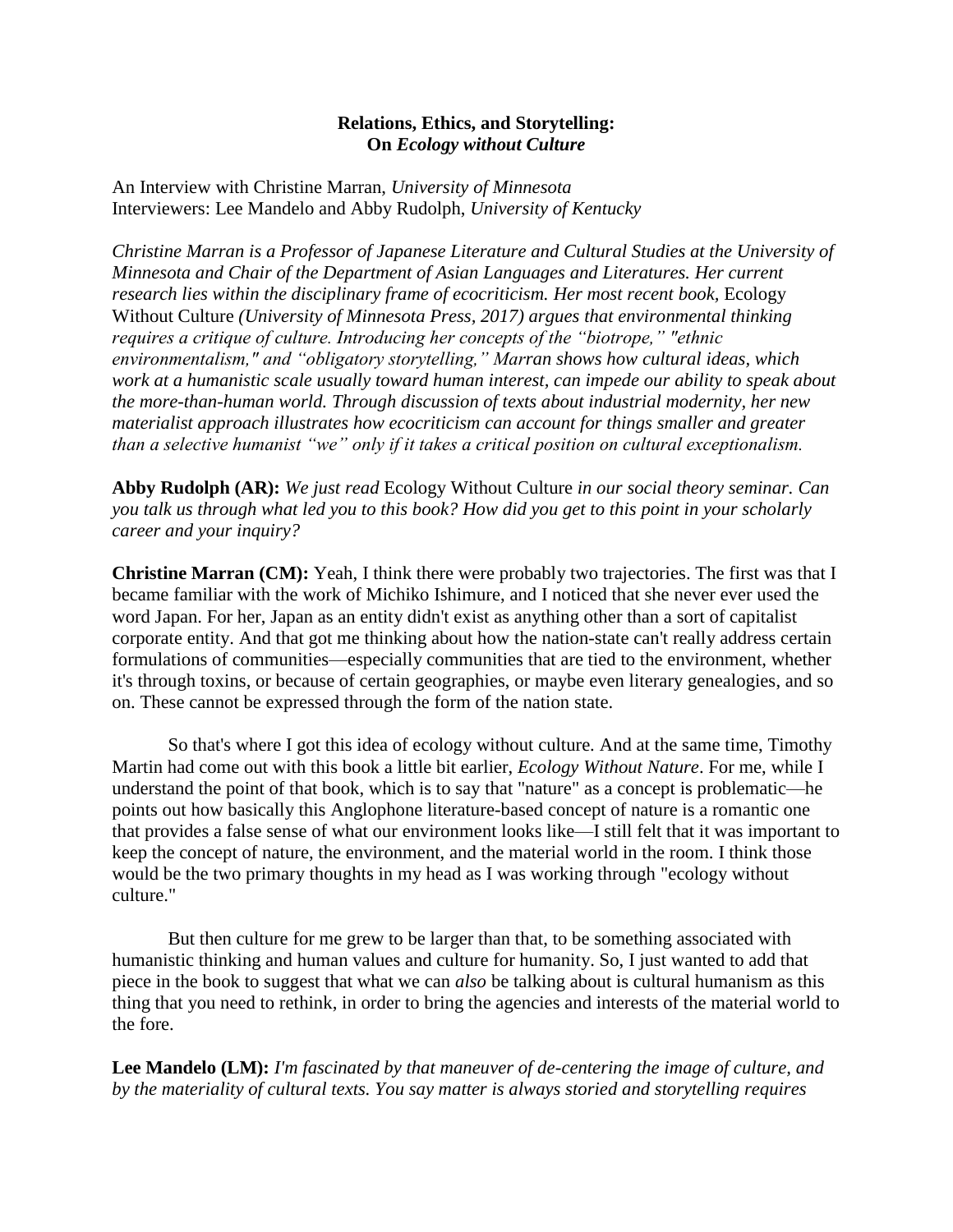*matter. What drew you to looking at that simultaneity? Can we keep building on that question of the image of culture versus material culture?*

**CM:** Elizabeth Grosz's concept that we have bio-diversity in the world and that should inform our understanding that we have diversity within culture is helpful for that—her critique of logocentrism, patriarchy, and so on. But rather than say the culture mirrors biodiversity in the world, I'm interested in the way in which the material world gets used to push a particular image of culture, the way that the material world gets activated to solidify certain ways of knowing about a group of people or a nation state.

The example in the book is of Imperial Japan and the image of it as this very active, geothermal, volcanic, powerful nation that physically makes their imperialist endeavors—you know, their energetic movement outward into Asia, makes sense. We have alchemists of the time writing about this. So that's why, for me, it's not just about recognizing that we need to talk better towards the material world—its nonhuman denizens and so on—but, more than that, to show how it gets motivated, activated toward ways of thinking about being that are actually quite narrow.

**AR:** *That reminds me of the way that Appalachian culture has often been thought of as this siloed monoculture that is static and preserved, partially because it exists in a mountainous region. The idea is that since Appalachian people couldn't get out and other people couldn't get in, they just stayed the same, and they represent this "pure" settler heritage. Of course, that's a stereotype and does not capture the complexity of Appalachian cultures, but when geography and landscape is used to support stereotypes, they are given a kind of scientific validity.*

**CM:** Yes, that's a perfect example. I mean, it's not to deny that there aren't actual material reasons for why people live the way they do in a particular place—maybe in terms of what they eat, or how they build houses, or different religious thought that might emerge—but it really does bear, I think, looking at the ways in which that geography can be a handmaiden to producing certain notions about people moving. Just keep toggling back and forth.

**AR:** *Our seminar is involved in an ongoing discussion of both the possibilities that posthumanism provides and the limits of post-humanism, or the ways that it might be limiting when applied in certain ways. So when you call for an "approach that accounts for things smaller and greater than a selective humanist 'we,' which is always multiple and contradictory by virtue of so many things like accessibility to resources, economic disparities, gender inequalities and so on […] even if discourses of ecological totalities at the scale of planet purport to describe how we are all in this together, we know that we're not," to what extent do you feel that this project is related to post-humanism?*

**CM:** All right, wow! Yeah, that's a big question. I was just reading—I want to say Hellman and Alaimo, and their feminist critique of post-humanism, literally three days ago in our seminar. It hard, I think, to imagine that we're in a post-human world by virtue of the fact that still so much of what we do emerges out of humanistic thinking. So, let me ask a question: what is post humanism in this context? How should I be thinking about post-humanism, because there's so many different trajectories.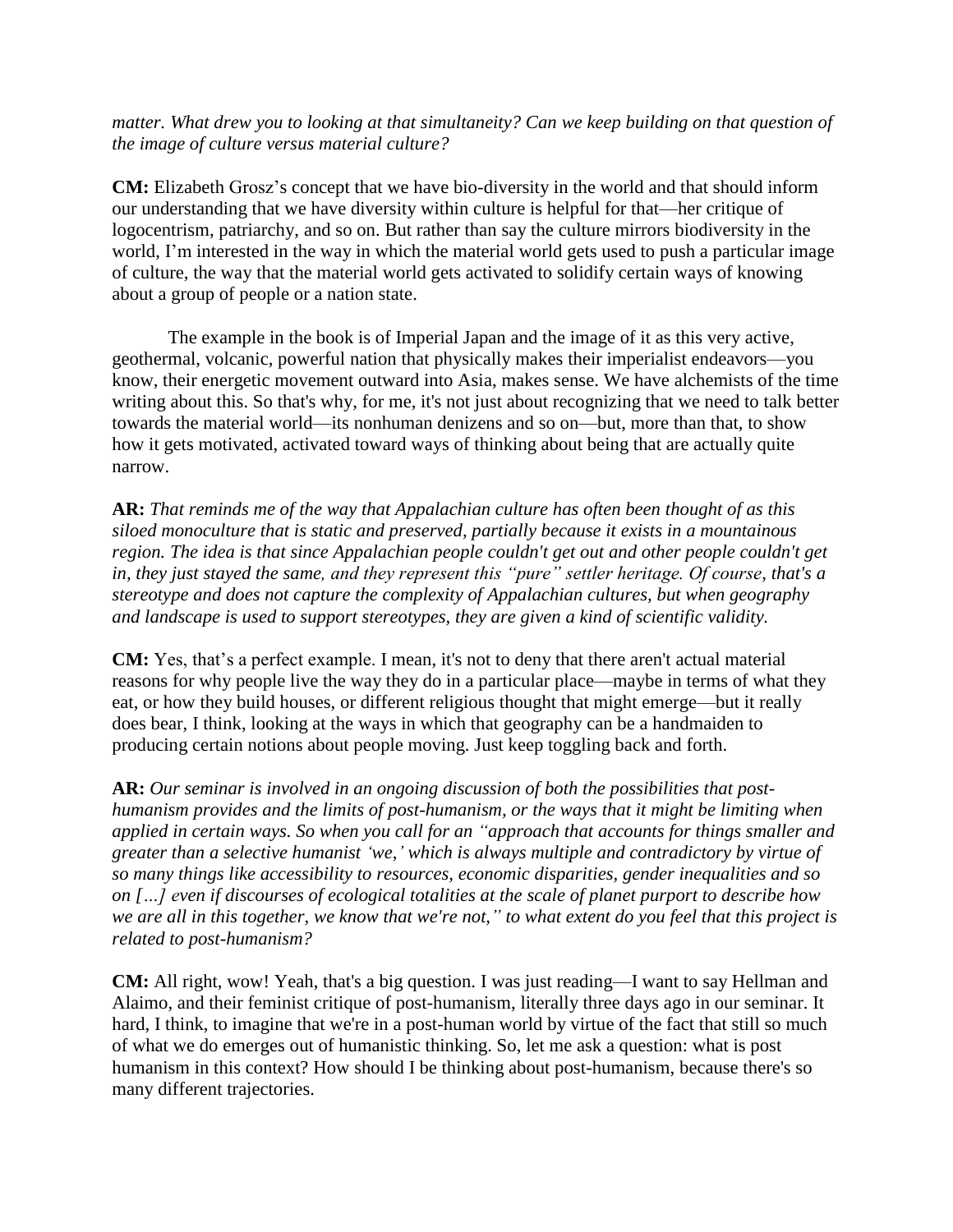### **LM:** *We have been thinking of it as a critical framework and that can facilitate a movement away from, or be critical of, Enlightenment humanist ideals and bifurcations.*

**CM:** Post-Enlightenment thinking is helpful for me to think about, because Enlightenment modernity is based in the notion of that we [humans] can understand the world through logic and rationalism. We have this Cartesian dualism of body versus mind at stake under Enlightenment humanism—and it's a fairly rigid way of thinking about who or what is/has mind. It limits the possibility of what we can call "mind" for the more-than-human world. Under enlightenment humanism, the environment is treated, as many have written, as a kind of banal backdrop, a place of resources.

I think Horkheimer and Adorno talking about the Enlightenment producing a kind of *myth* is exactly right: it produces this myth that science and rationalism and so on is going to get us exactly where we need to go. So, in that case, post-Enlightenment modernity, which I think we're calling post-humanism, is an opportunity to put all of that in question and to be skeptical about all that. It invites us to be skeptical about and to historicize science, historicize the stakes of science; science now it becomes a discourse. It allows us an opportunity to overcome that Cartesian dualism and allows us to think of the more-than-human world as more than backdrop for human activities and successes. In that sense, I think we could use the framework of posthumanism. I tend not to use that term, because I haven't talked as much about A.I. and technology, and I think once you get to thinking about the post-human, you really need to incorporate technology, A.I. prosthetics, all these things that we do to produce the human body as more than it is under Enlightenment humanism. And so that's why I tend not to use the word post-humanism.

Right now, where I am in my work is in this sort of critical interpretation of Enlightenment modernity—thinking about the material world, and toxins, and where we live, and less about technology. But, somebody like Rosi Braidotti is really great for thinking about and thinking through technology. Isabelle Stengers is really great for a critique of science studies and our deep trust in the scientific discourses that a post-Enlightenment modernity perspective would ask us to question.

**AR:** *So in that way post-humanism might be an ally of post-colonialism and other critical frameworks that trouble Enlightenment modernity, and it can be in conversation with those other theories, not separate from them.*

**CM:** Yeah, I think we still don't have a strong criticism of Enlightenment modernity that is compelling on a larger scale, given that we still deeply instrumentalize the material world toward human endeavors. And that instrumentalization is very deep part of Enlightenment that stays with us. When I'm talking with this Japanese friend of mine about this who's read a lot, he's always like, dude, Diderot, you know?

So, the question of when Enlightenment modernity begins, and whether we can find a similar way of thinking that I'm talking about now in the early modern context, is a very interesting question. But I still feel like we have to work through what has been bequeathed us in